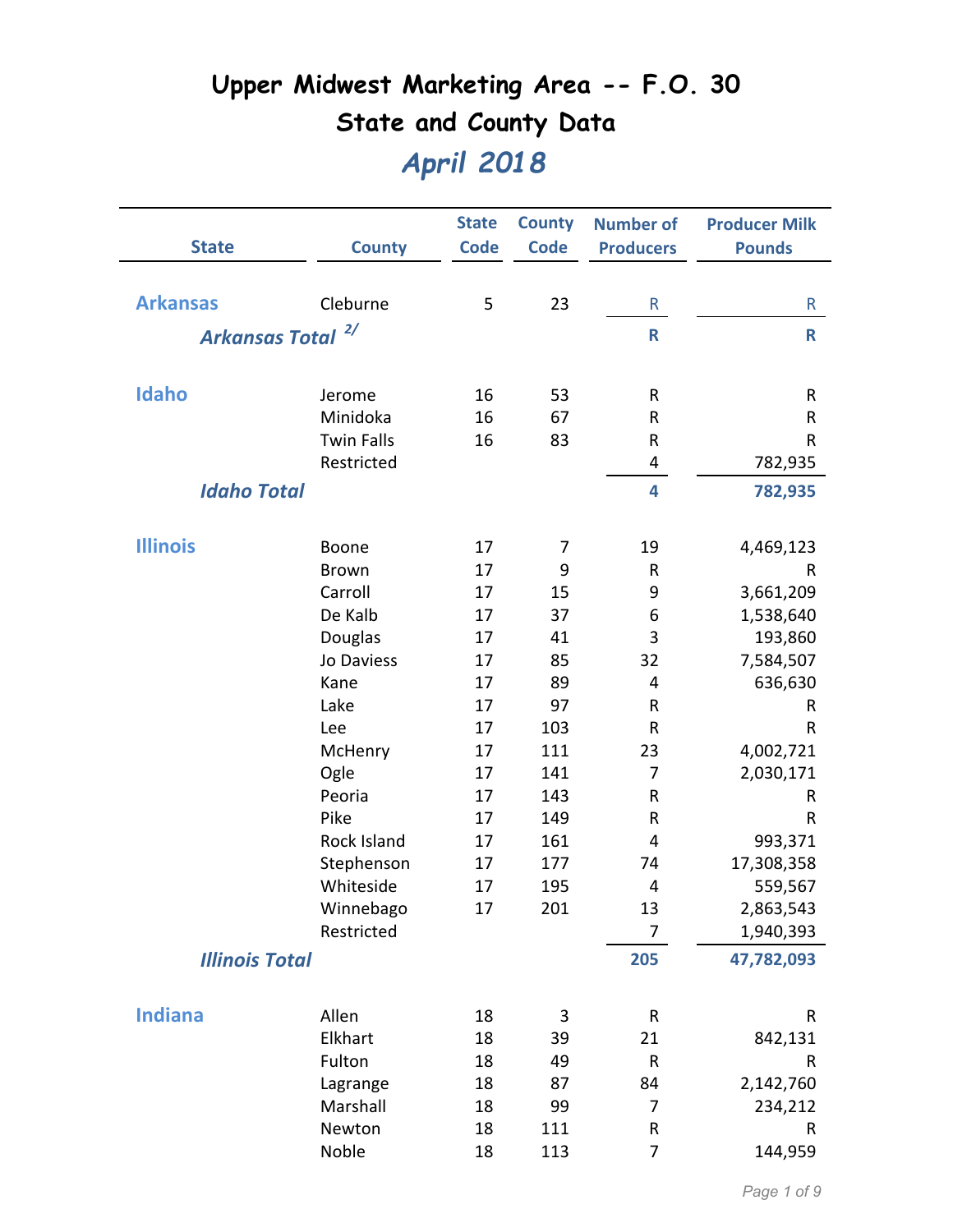| <b>State</b>         | <b>County</b>   | <b>State</b><br><b>Code</b> | <b>County</b><br><b>Code</b> | <b>Number of</b><br><b>Producers</b> | <b>Producer Milk</b><br><b>Pounds</b> |
|----------------------|-----------------|-----------------------------|------------------------------|--------------------------------------|---------------------------------------|
|                      |                 |                             |                              |                                      |                                       |
| Indiana (continued)  |                 |                             |                              |                                      |                                       |
|                      | Wabash          | 18                          | 169                          | R                                    | R                                     |
|                      | Restricted      |                             |                              | 5                                    | 4,459,573                             |
| <b>Indiana Total</b> |                 |                             |                              | 124                                  | 7,823,635                             |
| <b>lowa</b>          | Allamakee       | 19                          | 5                            | 20                                   | 8,683,204                             |
|                      | Benton          | 19                          | 11                           | ${\sf R}$                            | $\mathsf R$                           |
|                      | <b>Bremer</b>   | 19                          | 17                           | 4                                    | 288,616                               |
|                      | <b>Buchanan</b> | 19                          | 19                           | 15                                   | 599,146                               |
|                      | <b>Butler</b>   | 19                          | 23                           | R                                    | R                                     |
|                      | Cerro Gordo     | 19                          | 33                           | R                                    | R                                     |
|                      | Cherokee        | 19                          | 35                           | R                                    | R                                     |
|                      | Chickasaw       | 19                          | 37                           | 11                                   | 2,551,072                             |
|                      | Clay            | 19                          | 41                           | ${\sf R}$                            | $\sf R$                               |
|                      | Clayton         | 19                          | 43                           | 18                                   | 2,231,468                             |
|                      | Davis           | 19                          | 51                           | 15                                   | 730,530                               |
|                      | Decatur         | 19                          | 53                           | R                                    | R                                     |
|                      | Delaware        | 19                          | 55                           | 5                                    | 391,111                               |
|                      | Dubuque         | 19                          | 61                           | 13                                   | 2,718,819                             |
|                      | Fayette         | 19                          | 65                           | 11                                   | 2,185,290                             |
|                      | Floyd           | 19                          | 67                           | 7                                    | 1,319,890                             |
|                      | Hancock         | 19                          | 81                           | R                                    | R                                     |
|                      | Henry           | 19                          | 87                           | R                                    | R                                     |
|                      | Howard          | 19                          | 89                           | 26                                   | 5,490,758                             |
|                      | Ida             | 19                          | 93                           | R                                    | $\sf R$                               |
|                      | Jackson         | 19                          | 97                           | R                                    | R                                     |
|                      | Johnson         | 19                          | 103                          | 16                                   | 463,487                               |
|                      | Jones           | 19                          | 105                          | R                                    | R                                     |
|                      | Keokuk          | 19                          | 107                          | R                                    | R                                     |
|                      | Kossuth         | 19                          | 109                          | R                                    | R                                     |
|                      | Linn            | 19                          | 113                          | R                                    | R                                     |
|                      | Lucas           | 19                          | 117                          | R                                    | R                                     |
|                      | Lyon            | 19                          | 119                          | R                                    | R                                     |
|                      | Marion          | 19                          | 125                          | R                                    | R                                     |
|                      | Mitchell        | 19                          | 131                          | 10                                   | 1,474,412                             |
|                      | O'Brien         | 19                          | 141                          | 3                                    | 5,052,878                             |
|                      | Osceola         | 19                          | 143                          | R                                    | R                                     |
|                      | Plymouth        | 19                          | 149                          | ${\sf R}$                            | R                                     |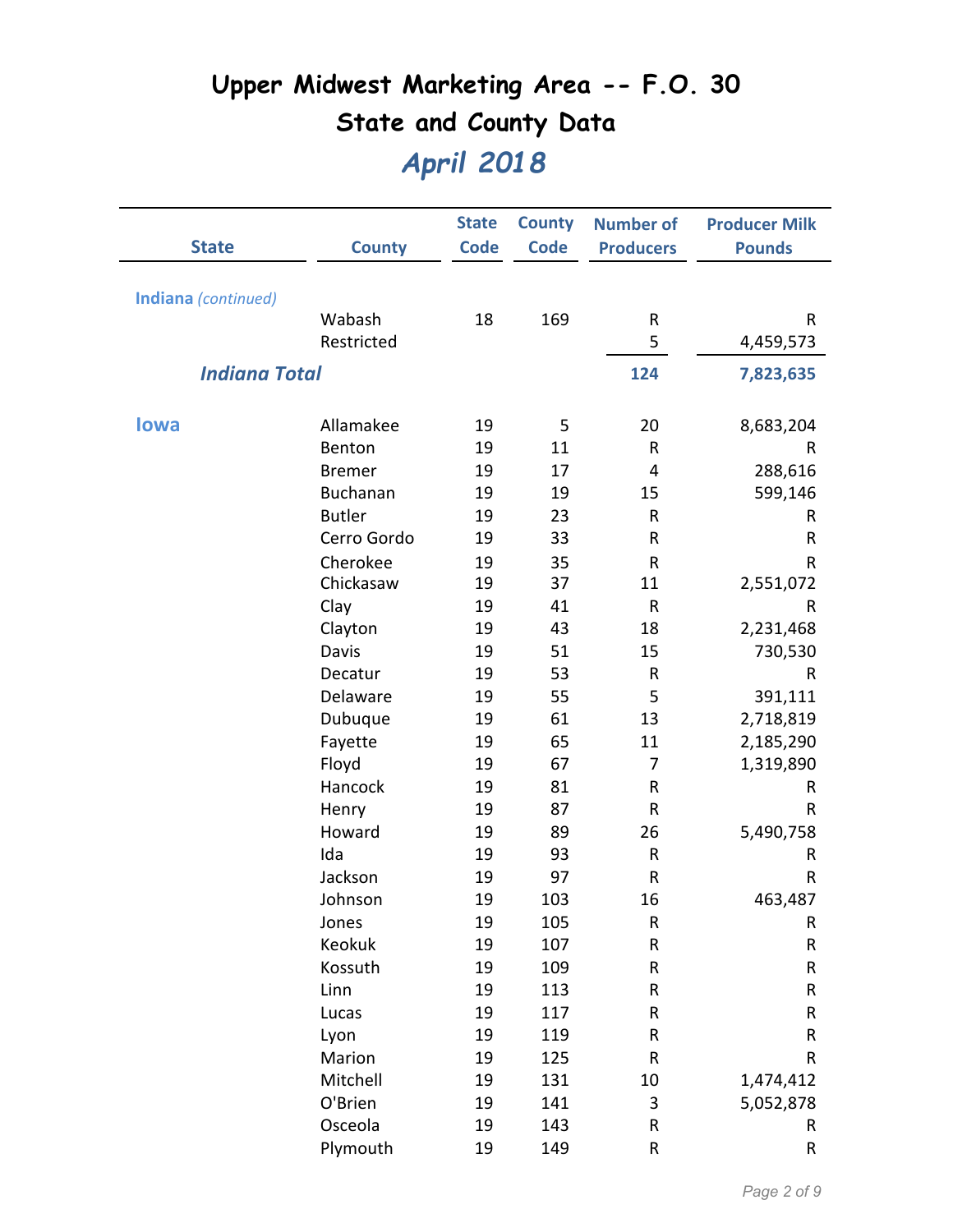|                         |               | <b>State</b> | <b>County</b>  | <b>Number of</b> | <b>Producer Milk</b> |
|-------------------------|---------------|--------------|----------------|------------------|----------------------|
| <b>State</b>            | <b>County</b> | <b>Code</b>  | <b>Code</b>    | <b>Producers</b> | <b>Pounds</b>        |
| <b>lowa</b> (continued) |               |              |                |                  |                      |
|                         | Pocahontas    | 19           | 151            | R                | R                    |
|                         | Scott         | 19           | 163            | R                | R                    |
|                         | Sioux         | 19           | 167            | 11               | 40,420,488           |
|                         | Van Buren     | 19           | 177            | 3                | 276,338              |
|                         | Warren        | 19           | 181            | 3                | 177,269              |
|                         | Washington    | 19           | 183            | 25               | 822,688              |
|                         | Wayne         | 19           | 185            | 10               | 454,197              |
|                         | Winnebago     | 19           | 189            | $\mathsf{R}$     | R                    |
|                         | Winneshiek    | 19           | 191            | 41               | 11,008,508           |
|                         | Woodbury      | 19           | 193            | R                | R                    |
|                         | Worth         | 19           | 195            | $\sf R$          | R                    |
|                         | Restricted    |              |                | 32               | 48,365,921           |
| <b>Iowa Total</b>       |               |              |                | 299              | 135,706,090          |
| <b>Michigan</b>         | Alcona        | 26           | $\mathbf{1}$   | $\mathsf{R}$     | R                    |
|                         | Alpena        | 26           | $\overline{7}$ | 5                | 145,448              |
|                         | Cass          | 26           | 27             | R                | R                    |
|                         | Clare         | 26           | 35             | 5                | 396,245              |
|                         | Clinton       | 26           | 37             | ${\sf R}$        | R                    |
|                         | Eaton         | 26           | 45             | 4                | 79,452               |
|                         | Gratiot       | 26           | 57             | R                | R                    |
|                         | Ionia         | 26           | 67             | R                | R                    |
|                         | Isabella      | 26           | 73             | 17               | 2,178,071            |
|                         | Mecosta       | 26           | 107            | $\mathsf R$      | R                    |
|                         | Menominee     | 26           | 109            | 16               | 6,836,763            |
|                         | Missaukee     | 26           | 113            | ${\sf R}$        | R                    |
|                         | Montcalm      | 26           | 117            | ${\sf R}$        | ${\sf R}$            |
|                         | Montmorency   | 26           | 119            | ${\sf R}$        | ${\sf R}$            |
|                         | Muskegon      | 26           | 121            | 6                | 177,787              |
|                         | Newaygo       | 26           | 123            | 5                | 154,986              |
|                         | Osceola       | 26           | 133            | $\sf R$          | R                    |
|                         | Oscoda        | 26           | 135            | 3                | 86,714               |
|                         | Sanilac       | 26           | 151            | 9                | 366,832              |
|                         | Tuscola       | 26           | 157            | 4                | 97,962               |
|                         | Wexford       | 26           | 165            | R                | R                    |
|                         | Restricted    |              |                | 14               | 577,226              |
| <b>Michigan Total</b>   |               |              |                | 88               | 11,097,486           |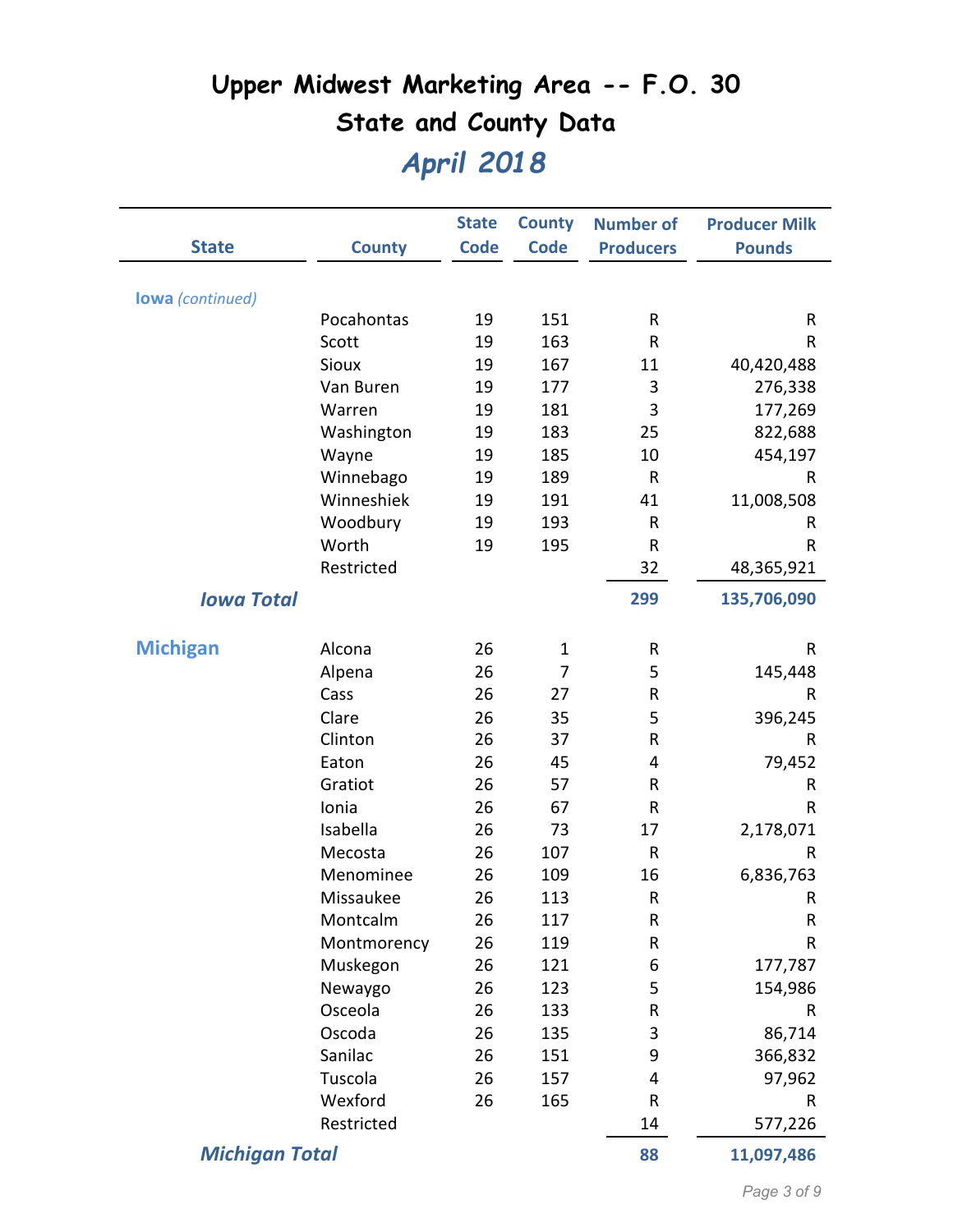|                  |                   | <b>State</b> | <b>County</b>  | <b>Number of</b> | <b>Producer Milk</b> |
|------------------|-------------------|--------------|----------------|------------------|----------------------|
| <b>State</b>     | <b>County</b>     | <b>Code</b>  | <b>Code</b>    | <b>Producers</b> | <b>Pounds</b>        |
|                  |                   |              |                |                  |                      |
| <b>Minnesota</b> | Aitkin            | 27           | $\mathbf 1$    | 3                | 127,554              |
|                  | Anoka             | 27           | 3              | ${\sf R}$        | R                    |
|                  | <b>Becker</b>     | 27           | 5              | 12               | 2,811,575            |
|                  | Beltrami          | 27           | $\overline{7}$ | 3                | 371,616              |
|                  | Benton            | 27           | 9              | 51               | 13,070,628           |
|                  | <b>Blue Earth</b> | 27           | 13             | ${\sf R}$        | R                    |
|                  | <b>Brown</b>      | 27           | 15             | 24               | 5,801,150            |
|                  | Carlton           | 27           | 17             | 8                | 383,185              |
|                  | Carver            | 27           | 19             | 48               | 8,478,686            |
|                  | Cass              | 27           | 21             | $\mathbf{3}$     | 93,571               |
|                  | Chippewa          | 27           | 23             | ${\sf R}$        | R                    |
|                  | Chisago           | 27           | 25             | 11               | 1,238,360            |
|                  | Clay              | 27           | 27             | 3                | 1,488,420            |
|                  | Clearwater        | 27           | 29             | R                | R                    |
|                  | Cottonwood        | 27           | 33             | R                | R                    |
|                  | Crow Wing         | 27           | 35             | 7                | 511,832              |
|                  | Dakota            | 27           | 37             | 20               | 5,819,979            |
|                  | Dodge             | 27           | 39             | 13               | 2,441,604            |
|                  | Douglas           | 27           | 41             | 11               | 978,708              |
|                  | Faribault         | 27           | 43             | 3                | 317,804              |
|                  | Fillmore          | 27           | 45             | 55               | 15,140,303           |
|                  | Freeborn          | 27           | 47             | 5                | 51,067               |
|                  | Goodhue           | 27           | 49             | 87               | 21,376,826           |
|                  | Grant             | 27           | 51             | ${\sf R}$        | R                    |
|                  | Hennepin          | 27           | 53             | 4                | 531,672              |
|                  | Houston           | 27           | 55             | 47               | 9,323,174            |
|                  | Hubbard           | 27           | 57             | 4                | 359,283              |
|                  | Isanti            | 27           | 59             | 5                | 2,468,784            |
|                  | Jackson           | 27           | 63             | ${\sf R}$        | R                    |
|                  | Kanabec           | 27           | 65             | 9                | 755,540              |
|                  | Kandiyohi         | 27           | 67             | 15               | 18,237,552           |
|                  | Koochiching       | 27           | 71             | ${\sf R}$        | R                    |
|                  | Le Sueur          | 27           | 79             | 11               | 4,772,711            |
|                  | Lincoln           | 27           | 81             | R                | R                    |
|                  | Lyon              | 27           | 83             | 3                | 574,325              |
|                  | McLeod            | 27           | 85             | 25               | 5,591,614            |
|                  | Mahnomen          | 27           | 87             | 5                | 3,645,943            |
|                  | Marshall          | 27           | 89             | 3                | 186,671              |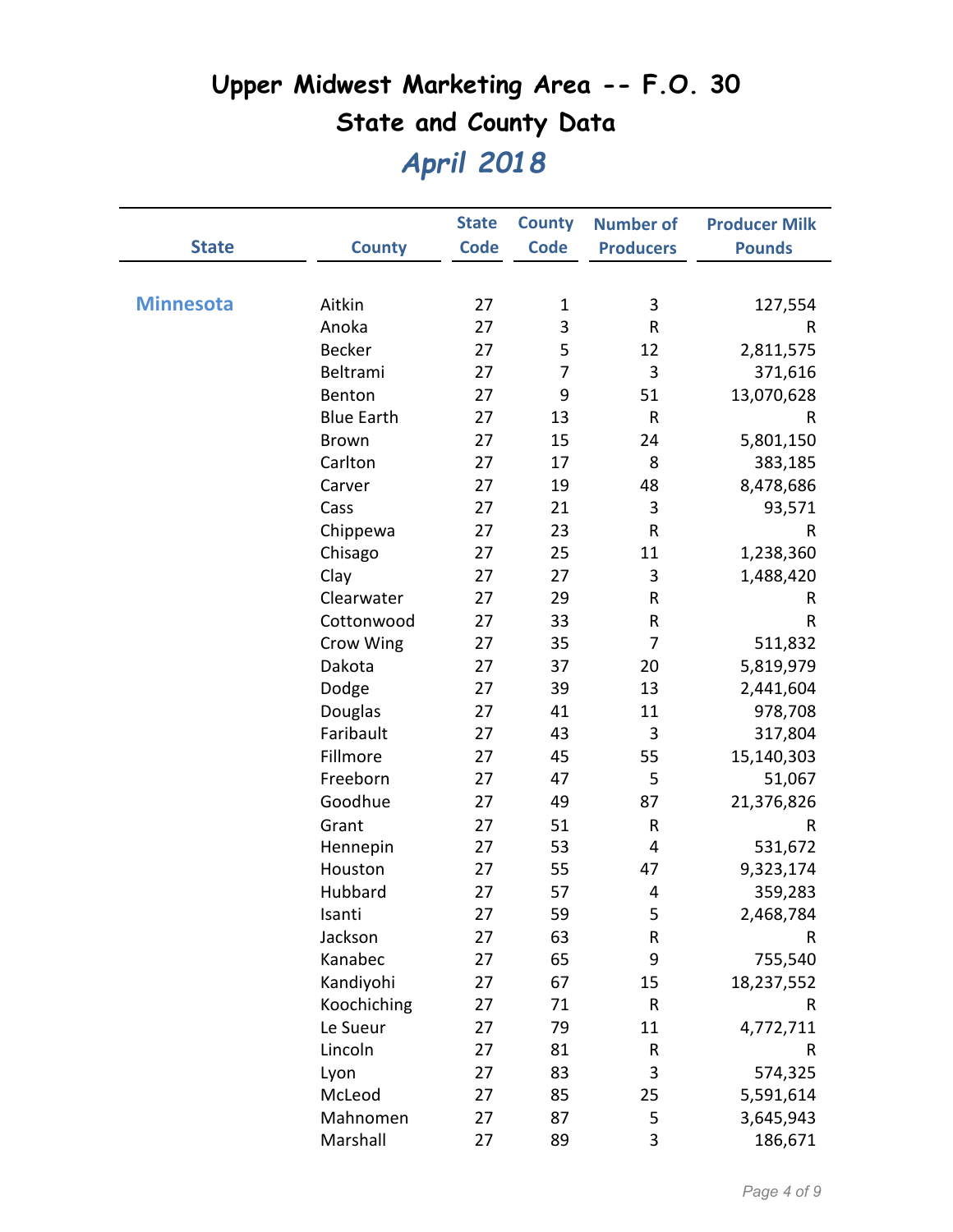|                              |                   | <b>State</b> | <b>County</b> | <b>Number of</b> | <b>Producer Milk</b> |
|------------------------------|-------------------|--------------|---------------|------------------|----------------------|
| <b>State</b>                 | <b>County</b>     | <b>Code</b>  | <b>Code</b>   | <b>Producers</b> | <b>Pounds</b>        |
|                              |                   |              |               |                  |                      |
| <b>Minnesota</b> (continued) |                   |              |               |                  |                      |
|                              | Martin            | 27           | 91            | R                | $\sf R$              |
|                              | Meeker            | 27           | 93            | 7                | 2,603,970            |
|                              | Mille Lacs        | 27           | 95            | 21               | 1,351,865            |
|                              | Morrison          | 27           | 97            | 128              | 19,811,471           |
|                              | Mower             | 27           | 99            | 15               | 3,224,794            |
|                              | Murray            | 27           | 101           | 4                | 1,252,428            |
|                              | Nicollet          | 27           | 103           | 15               | 5,036,388            |
|                              | <b>Nobles</b>     | 27           | 105           | R                | R                    |
|                              | Norman            | 27           | 107           | ${\sf R}$        | R                    |
|                              | Olmsted           | 27           | 109           | 36               | 10,967,762           |
|                              | <b>Otter Tail</b> | 27           | 111           | 40               | 3,544,466            |
|                              | Pennington        | 27           | 113           | $\mathsf{R}$     | R                    |
|                              | Pine              | 27           | 115           | 35               | 4,323,453            |
|                              | Pipestone         | 27           | 117           | 8                | 9,900,626            |
|                              | Polk              | 27           | 119           | 11               | 1,261,557            |
|                              | Pope              | 27           | 121           | 12               | 3,562,246            |
|                              | Ramsey            | 27           | 123           | ${\sf R}$        | R                    |
|                              | <b>Red Lake</b>   | 27           | 125           | 3                | 1,767,975            |
|                              | Redwood           | 27           | 127           | 6                | 1,168,400            |
|                              | Renville          | 27           | 129           | $\overline{7}$   | 2,888,371            |
|                              | Rice              | 27           | 131           | 43               | 9,709,094            |
|                              | Rock              | 27           | 133           | ${\sf R}$        | $\sf R$              |
|                              | Roseau            | 27           | 135           | 6                | 497,802              |
|                              | St. Louis         | 27           | 137           | 4                | 819,521              |
|                              | Scott             | 27           | 139           | 31               | 5,485,999            |
|                              | Sherburne         | 27           | 141           | 7                | 1,409,658            |
|                              | Sibley            | 27           | 143           | 21               | 7,061,026            |
|                              | Stearns           | 27           | 145           | 260              | 49,124,057           |
|                              | Steele            | 27           | 147           | 17               | 1,523,683            |
|                              | Stevens           | 27           | 149           | 8                | 24,010,666           |
|                              | Swift             | 27           | 151           | 9                | 17,183,591           |
|                              | Todd              | 27           | 153           | 33               | 4,300,951            |
|                              | <b>Traverse</b>   | 27           | 155           | ${\sf R}$        | R                    |
|                              | Wabasha           | 27           | 157           | 89               | 27,746,369           |
|                              | Wadena            | 27           | 159           | 10               | 914,029              |
|                              | Waseca            | 27           | 161           | 5                | 609,417              |
|                              | Washington        | 27           | 163           | 10               | 713,406              |
|                              | Watonwan          | 27           | 165           | R                | R                    |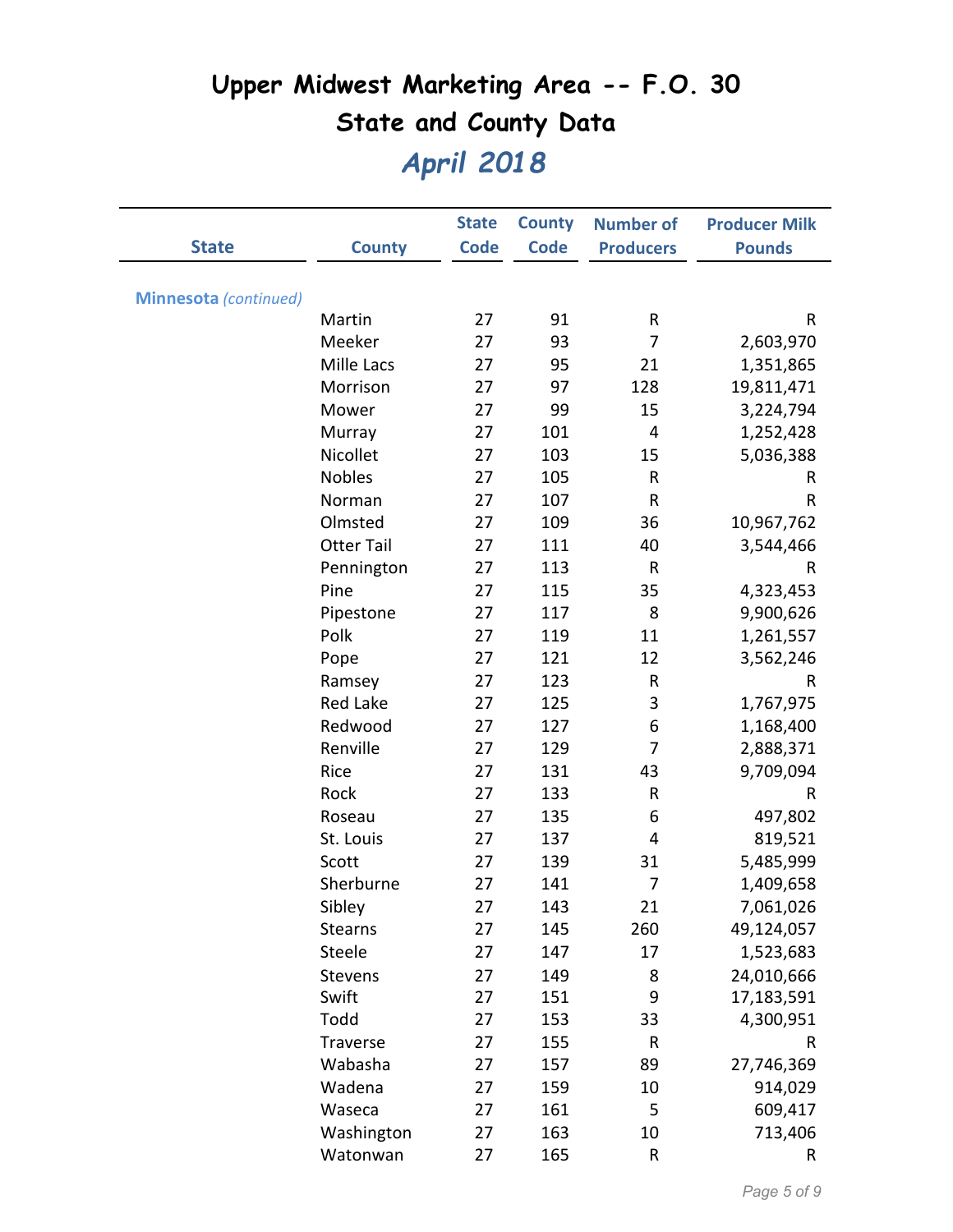|                              |                        | <b>State</b> | <b>County</b> | <b>Number of</b> | <b>Producer Milk</b> |
|------------------------------|------------------------|--------------|---------------|------------------|----------------------|
| <b>State</b>                 | <b>County</b>          | <b>Code</b>  | <b>Code</b>   | <b>Producers</b> | <b>Pounds</b>        |
|                              |                        |              |               |                  |                      |
| <b>Minnesota</b> (continued) |                        |              |               |                  |                      |
|                              | Winona                 | 27           | 169           | 90               | 30,507,634           |
|                              | Wright                 | 27           | 171           | 40               | 10,717,574           |
|                              | <b>Yellow Medicine</b> | 27           | 173           | 8                | 2,118,128            |
|                              | Restricted             |              |               | 25               | 20,973,661           |
| <b>Minnesota Total</b>       |                        |              |               | 1,562            | 415,042,175          |
| <b>Missouri</b>              | Carroll                | 29           | 33            | $\mathsf{R}$     | R                    |
|                              | Dade                   | 29           | 57            | R                | R                    |
|                              | <b>Dallas</b>          | 29           | 59            | ${\sf R}$        | ${\sf R}$            |
|                              | <b>Daviess</b>         | 29           | 61            | R                | R                    |
|                              | Grundy                 | 29           | 79            | $\mathsf{R}$     | ${\sf R}$            |
|                              | Knox                   | 29           | 103           | R                | $\sf R$              |
|                              | Livingston             | 29           | 117           | 3                | 156,715              |
|                              | McDonald               | 29           | 119           | 3                | 58,391               |
|                              | Scotland               | 29           | 199           | 7                | 543,253              |
|                              | Webster                | 29           | 225           | R                | R                    |
|                              | Wright                 | 29           | 229           | 3                | 82,269               |
|                              | Restricted             |              |               | 9                | 503,116              |
| <b>Missouri Total</b>        |                        |              |               | 25               | 1,343,744            |
| <b>Nebraska</b>              |                        |              |               |                  |                      |
|                              | <b>Butler</b>          | 31           | 23            | ${\sf R}$        | $\mathsf R$          |
|                              | Dixon                  | 31           | 51            | $\mathsf{R}$     | R                    |
|                              | Wayne                  | 31           | 179           | R                | R                    |
|                              | Restricted             |              |               | 4                | 18,086,627           |
| Nebraska Total               |                        |              |               | 4                | 18,086,627           |
| <b>North Dakota</b>          | Cass                   | 38           | 17            | ${\sf R}$        | R                    |
|                              | Foster                 | 38           | 31            | $\mathsf{R}$     | R                    |
|                              | Nelson                 | 38           | 63            | R                | R                    |
|                              | Ransom                 | 38           | 73            | R                | R                    |
|                              | Sargent                | 38           | 81            | ${\sf R}$        | ${\sf R}$            |
|                              | Stutsman               | 38           | 93            | R                | R                    |
|                              | Walsh                  | 38           | 99            | $\mathsf{R}$     | R                    |
|                              | Restricted             |              |               | 8                | 12,890,357           |
| <b>North Dakota Total</b>    |                        |              |               | 8                | 12,890,357           |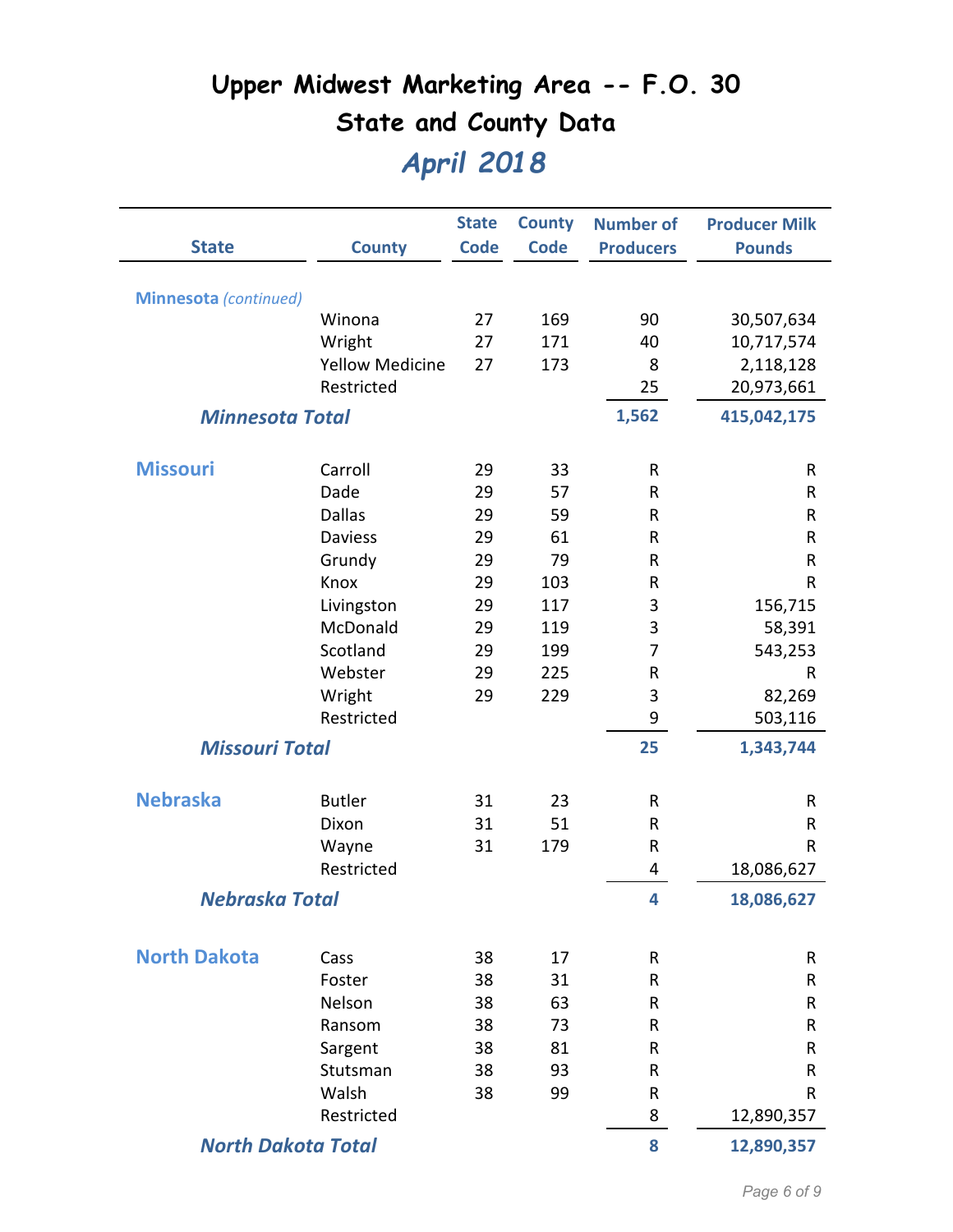|                              |                           | <b>State</b> | <b>County</b>  | <b>Number of</b> | <b>Producer Milk</b> |
|------------------------------|---------------------------|--------------|----------------|------------------|----------------------|
| <b>State</b>                 | <b>County</b>             | <b>Code</b>  | <b>Code</b>    | <b>Producers</b> | <b>Pounds</b>        |
| <b>Ohio</b>                  | Ashland                   | 39           | 5              | $\mathsf{R}$     | R                    |
|                              | Ashtabula                 | 39           | $\overline{7}$ | $\mathsf R$      | R                    |
|                              | Coshocton                 | 39           | 31             | R                | R                    |
|                              | Geauga                    | 39           | 55             | 4                | 15,098               |
|                              | Holmes                    | 39           | 75             | 11               | 188,922              |
|                              | Logan                     | 39           | 91             | 6                | 69,131               |
|                              | Lucas                     | 39           | 95             | $\sf R$          | R                    |
|                              | Portage                   | 39           | 133            | R                | R                    |
|                              | Trumbull                  | 39           | 155            | ${\sf R}$        | R                    |
|                              | Tuscarawas                | 39           | 157            | 3                | 52,290               |
|                              | Wayne                     | 39           | 169            | R                | R                    |
|                              | Restricted                |              |                | 9                | 116,102              |
| <b>Ohio Total</b>            |                           |              |                | 33               | 441,543              |
| <b>Oklahoma</b>              | Mayes                     | 40           | 97             | R                | R                    |
| Oklahoma Total <sup>2/</sup> |                           |              |                | $\mathbf R$      | $\mathsf{R}$         |
| <b>South Dakota</b>          | <b>Beadle</b>             | 46           | 5              | ${\sf R}$        | R                    |
|                              | <b>Brookings</b>          | 46           | 11             | R                | R                    |
|                              | <b>Brown</b>              | 46           | 13             | 3                | 157,483              |
|                              | Day                       | 46           | 37             | 5                | 275,108              |
|                              | Edmunds                   | 46           | 45             | R                | R                    |
|                              | Faulk                     | 46           | 49             | R                | R                    |
|                              | Grant                     | 46           | 51             | 4                | 364,191              |
|                              | Kingsbury                 | 46           | 77             | R                | R                    |
|                              | <b>McCook</b>             | 46           | 87             | $\mathsf{R}$     | $\sf R$              |
|                              | Marshall                  | 46           | 91             | ${\sf R}$        | R                    |
|                              | Minnehaha                 | 46           | 99             | 4                | 10,925,525           |
|                              | Roberts                   | 46           | 109            | 3                | 95,296               |
|                              | Spink                     | 46           | 115            | $\mathsf R$      | R                    |
|                              | Turner                    | 46           | 125            | $\sf R$          | R                    |
|                              | Restricted                |              |                | 12               | 27,863,883           |
|                              | <b>South Dakota Total</b> |              |                | 31               | 39,681,486           |
| <b>Texas</b>                 | Erath                     | 48           | 143            | R                | R                    |
|                              | Rockwall                  | 48           | 397            | R                | R                    |
| <b>Texas Total</b>           | 2/                        |              |                | $\mathbf R$      | $\mathsf{R}$         |
|                              |                           |              |                |                  |                      |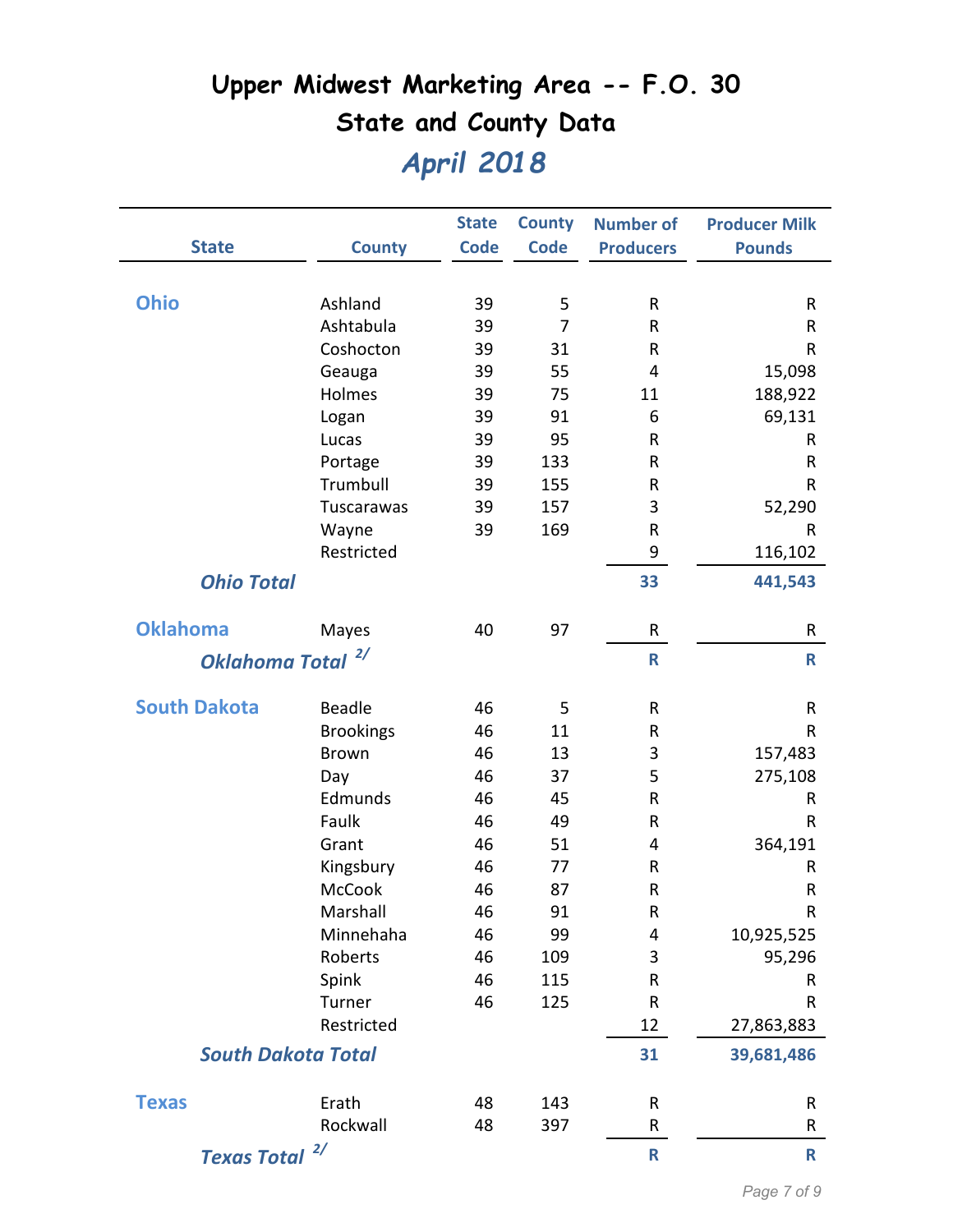|                  |                | <b>State</b> | <b>County</b> | <b>Number of</b> | <b>Producer Milk</b> |
|------------------|----------------|--------------|---------------|------------------|----------------------|
| <b>State</b>     | <b>County</b>  | <b>Code</b>  | <b>Code</b>   | <b>Producers</b> | <b>Pounds</b>        |
|                  |                |              |               |                  |                      |
| <b>Wisconsin</b> | Adams          | 55           | $\mathbf{1}$  | 13               | 22,099,943           |
|                  | Ashland        | 55           | 3             | 8                | 4,350,958            |
|                  | <b>Barron</b>  | 55           | 5             | 97               | 9,584,469            |
|                  | Bayfield       | 55           | 7             | 14               | 1,384,738            |
|                  | <b>Brown</b>   | 55           | 9             | 134              | 90,043,434           |
|                  | <b>Buffalo</b> | 55           | 11            | 82               | 15,982,150           |
|                  | <b>Burnett</b> | 55           | 13            | 16               | 3,645,771            |
|                  | Calumet        | 55           | 15            | 92               | 66,366,603           |
|                  | Chippewa       | 55           | 17            | 198              | 30,537,445           |
|                  | Clark          | 55           | 19            | 521              | 94,978,391           |
|                  | Columbia       | 55           | 21            | 78               | 30,485,142           |
|                  | Crawford       | 55           | 23            | 49               | 6,845,476            |
|                  | Dane           | 55           | 25            | 222              | 108,938,470          |
|                  | Dodge          | 55           | 27            | 213              | 67,053,093           |
|                  | Door           | 55           | 29            | 54               | 14,609,401           |
|                  | Douglas        | 55           | 31            | 5                | 270,747              |
|                  | Dunn           | 55           | 33            | 86               | 18,037,478           |
|                  | Eau Claire     | 55           | 35            | 27               | 4,397,579            |
|                  | Florence       | 55           | 37            | 3                | 320,705              |
|                  | Fond du Lac    | 55           | 39            | 214              | 116,261,769          |
|                  | Forest         | 55           | 41            | $\sf R$          | R                    |
|                  | Grant          | 55           | 43            | 234              | 53,255,736           |
|                  | Green          | 55           | 45            | 138              | 32,437,483           |
|                  | Green Lake     | 55           | 47            | 36               | 14,231,615           |
|                  | lowa           | 55           | 49            | 123              | 27,433,565           |
|                  | Iron           | 55           | 51            | 3                | 94,746               |
|                  | Jackson        | 55           | 53            | 60               | 12,458,656           |
|                  | Jefferson      | 55           | 55            | 82               | 25,559,784           |
|                  | Juneau         | 55           | 57            | 55               | 12,734,719           |
|                  | Kenosha        | 55           | 59            | 18               | 4,704,732            |
|                  | Kewaunee       | 55           | 61            | 130              | 93,744,554           |
|                  | La Crosse      | 55           | 63            | 43               | 6,193,715            |
|                  | LaFayette      | 55           | 65            | 131              | 36,278,708           |
|                  | Langlade       | 55           | 67            | 19               | 5,819,507            |
|                  | Lincoln        | 55           | 69            | 27               | 5,214,914            |
|                  | Manitowoc      | 55           | 71            | 196              | 116,507,310          |
|                  | Marathon       | 55           | 73            | 381              | 81,017,988           |
|                  | Marinette      | 55           | 75            | 48               | 18,517,614           |
|                  | Marquette      | 55           | 77            | 21               | 9,624,609            |